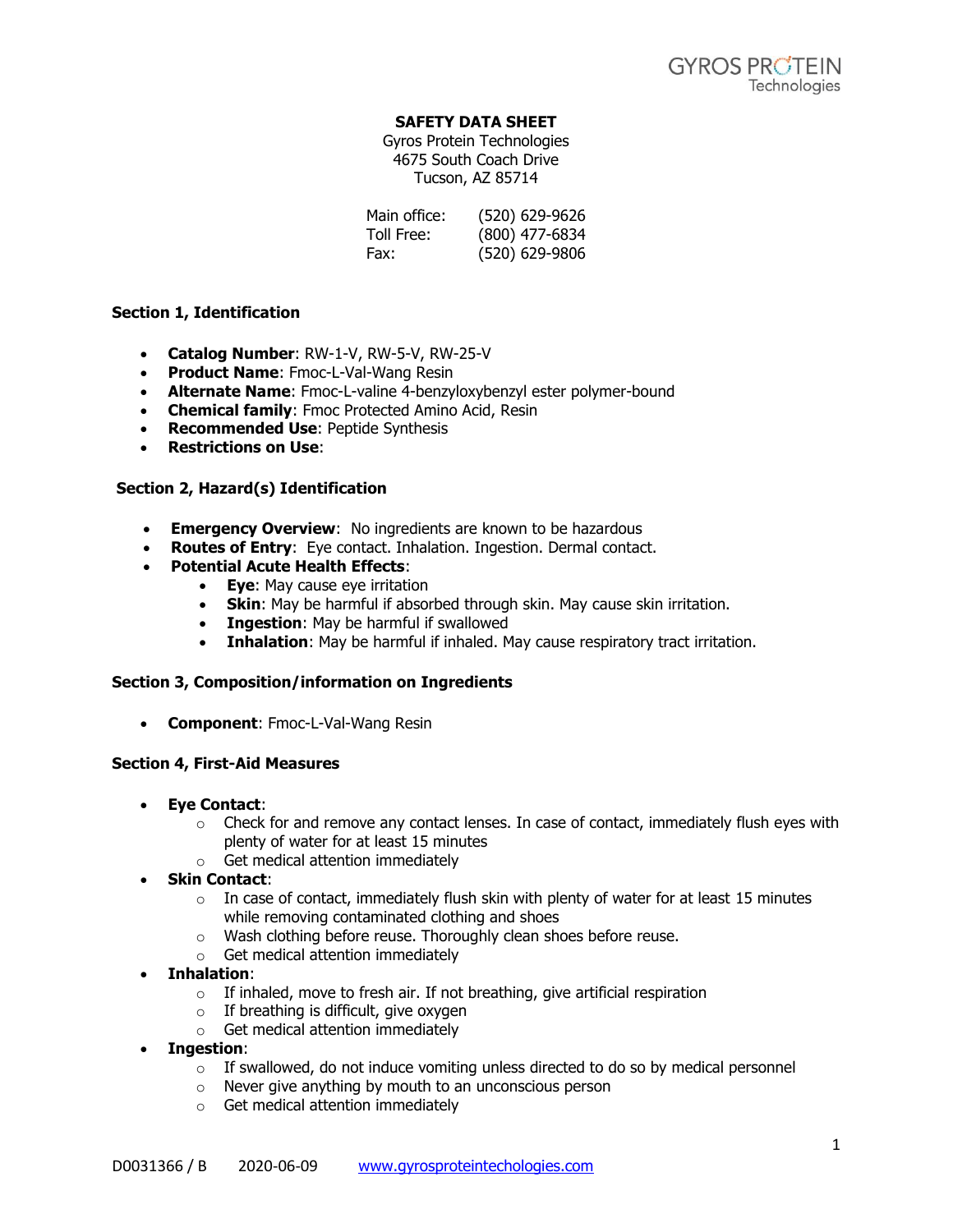### **Section 5, Fire-Fighting Measures**

### • **Suitable Extinguishing Media**:

- o Water spray
- o Dry Chemical
- o Foam
- o Carbon dioxide
- **Special Protection Equipment for Firefighters**:
	- o Compressed air/oxygen apparatus

#### **Section 6, Accidental release measures**

- **Person-related precautionary measures:** Avoid substance contact. Avoid formation/inhalation of dusts. Avoid breathing vapors, mist or gas
- **Environmental protection measures:** Do not allow to enter drains.
- **Procedures for cleaning/absorption:** Sweep up and shovel. Keep in suitable, closed containers for disposal

#### **Section 7, Handling and storage**

- **Handling**: Provide appropriate exhaust ventilation at places where dust is formed. Normal measures for preventive fire protection.
- **Storage:** Keep container in a dry, well-ventilated area. Keep closed tightly. Store between +2 to  $+8^{\circ}$ C

#### **Section 8, Exposure Controls/Personal Protection**

- **Personal Protection:**
	- **Eye protection:** Use equipment for eye protection tested and approved under appropriate government standards such as NIOSH (US) or EN 166(EU).
	- **Hand protection:** Handle with gloves. Gloves must be inspected prior to use. Use proper glove removal technique (without touching glove's outer surface) to avoid skin contact with this product. Dispose of contaminated gloves after use in accordance with applicable laws and good laboratory practices. Wash and dry hands.
	- **Respiratory protection:** Required when dusts are generated. Filter P 2 (acc. To DIN 3181) for solid and liquid particles of harmful substances.
	- **Skin and body protection:** Choose body protection in relation to its type, to the concentration and amount of dangerous substances, and to the specific work-place., The type of protective equipment must be selected according to the concentration and amount of the dangerous substance at the specific workplace.

#### **Section 9, Physical and Chemical Properties**

|  | <b>Physical Appearance:</b> | Powder, light red |
|--|-----------------------------|-------------------|
|--|-----------------------------|-------------------|

- **Odor**: NA
- **Boiling Point**: NA
- **Melting Point**: NA
- **Vapor Pressure (mmHg/70°F):** NA
- **Vapor Density (Air = 1):** NA
- **Specific Gravity**: NA
- **Solubility**: NA